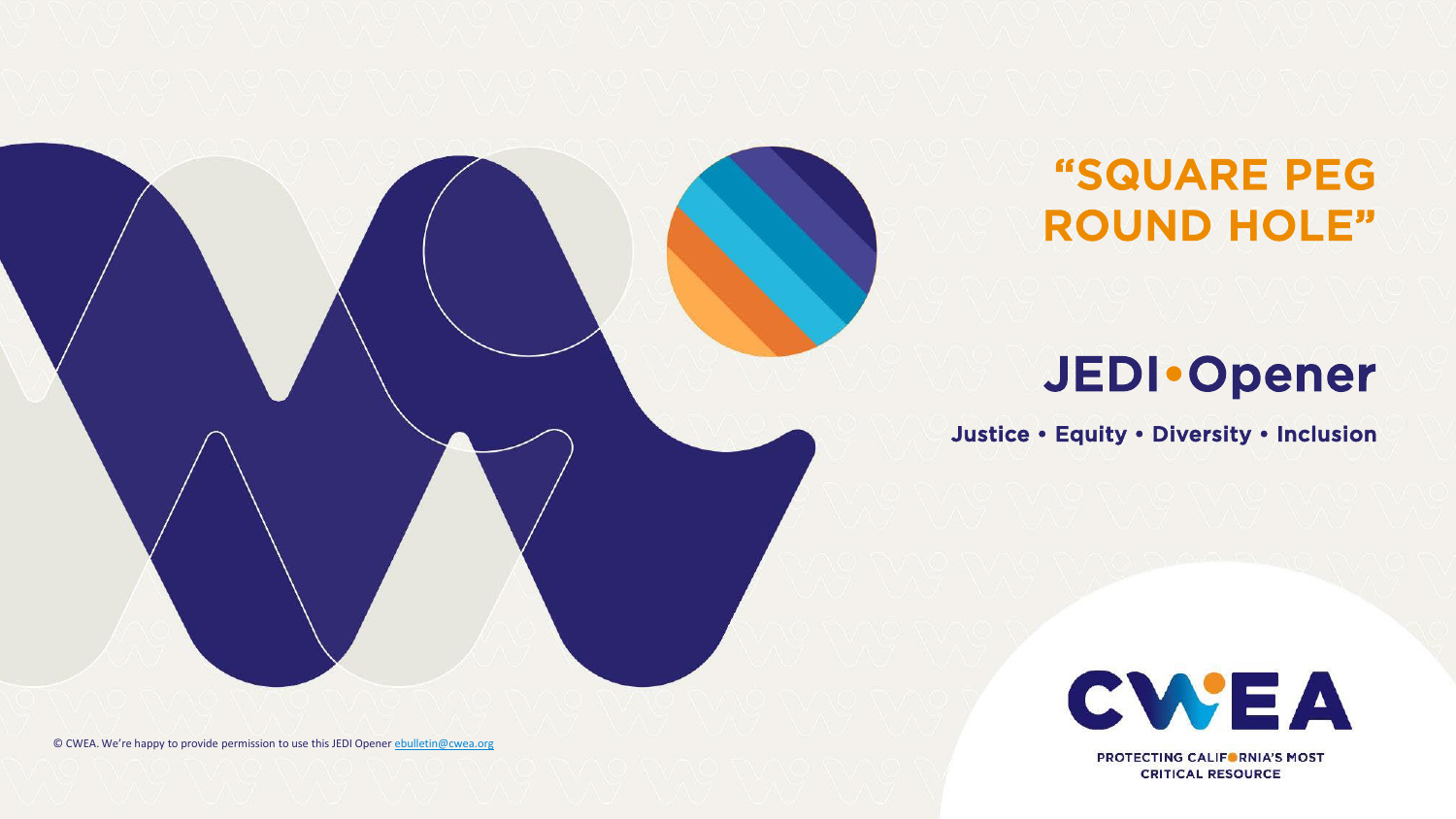### Member **Story**

In my professional life, it's important to me everybody feels valued and a sense of belonging. That's something I've never felt in this industry.

I've always been a square peg being shoved into a round hole.

Like many in my generation, I was diagnosed late in life with ADHD. My life experience has been people saying to me, "Why can't you be like so-and-so?" or "Why won't you do this thing this way?" Whenever I hear those questions, I feel devalued.

People have an idea of how a "good" employee thinks and acts. Instead of the workplace adjusting to slightly different ways of viewing the world, it grinds away the edges of people who think or act differently until that square peg can be forcefully shoved into a round hole.

During an evaluation once in my career, I was told that I was a superstar performer. Then there was a long pause before my boss told me there were people in the office who didn't like my personality. I was devastated.

Instead of giving up, I decided to become the person everyone liked. It was exhausting and I hated my job.

**Beverli Marshall**, General Manager, Valley Sanitary District

**20%** of adults are neurodiverse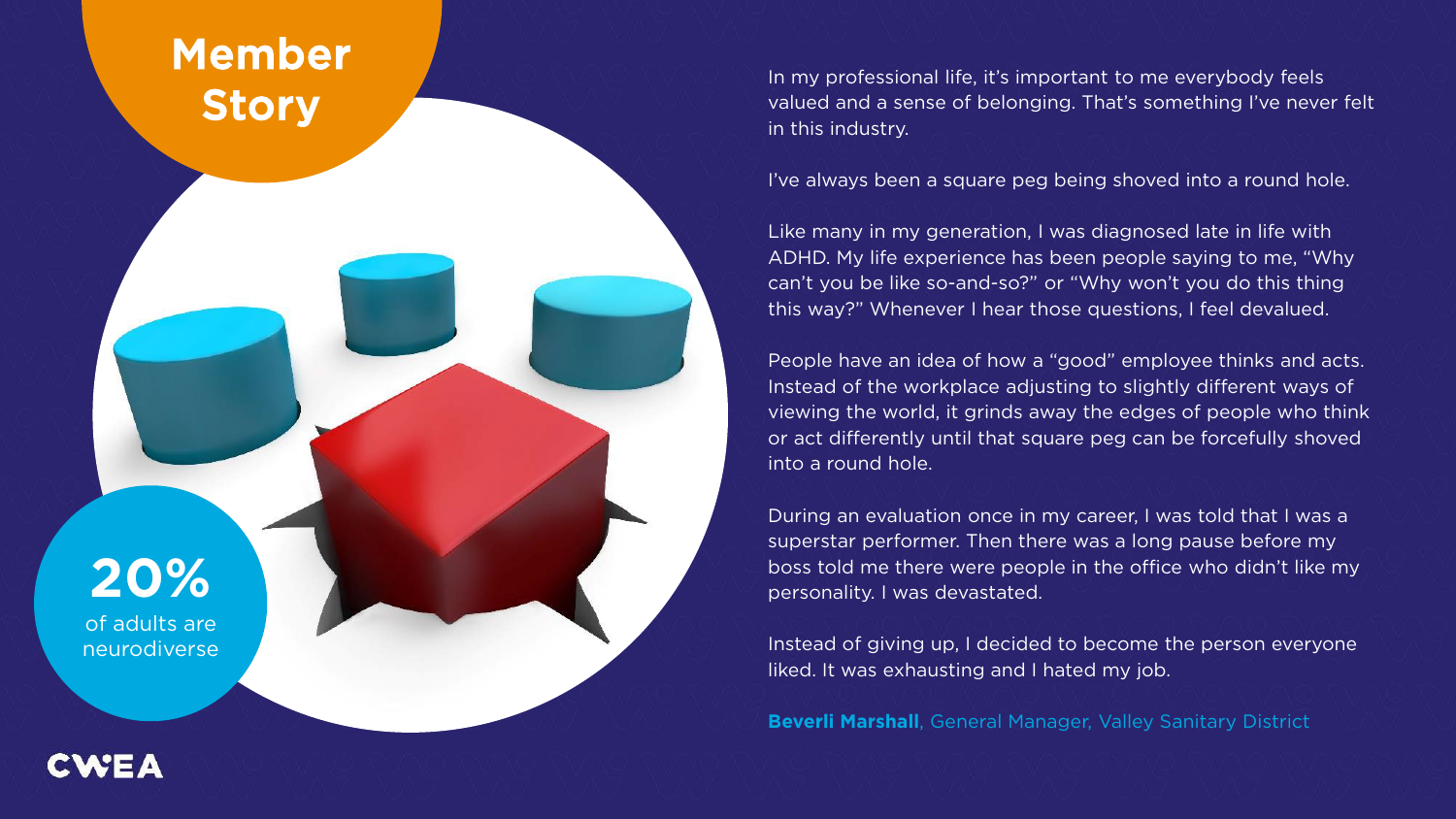### "Square Pegs, Round Holes"

When the next evaluation came, I was told I wasn't meeting performance standards. Huh?

I realized when I muted those qualities considered unpopular, I also muted the qualities that added value.

As Shrek proclaimed: "Onions have layers. People have layers."

That's another way of describing the concept of *neurodiversity*: the idea that people experience and interact with the world around them differently.

Basically, there is no one "right" way of thinking, learning, and behaving. Differences are not deficits; they can benefit the team and the employer.

I'm wired differently. I'm neurodivergent. I was born this way. I'm Beverli. Fortunately, I found a boss who listened to me, respected me, and valued me for who I am.

# TAKEAWAYS:

- Are there advantages to neurodiversity in the workplace?
- Does your agency and management support neurodiversity?
- Do you feel ready and willing to accommodate someone who is neurodiverse?

**80%** of neurodiverse

adults are unemployed